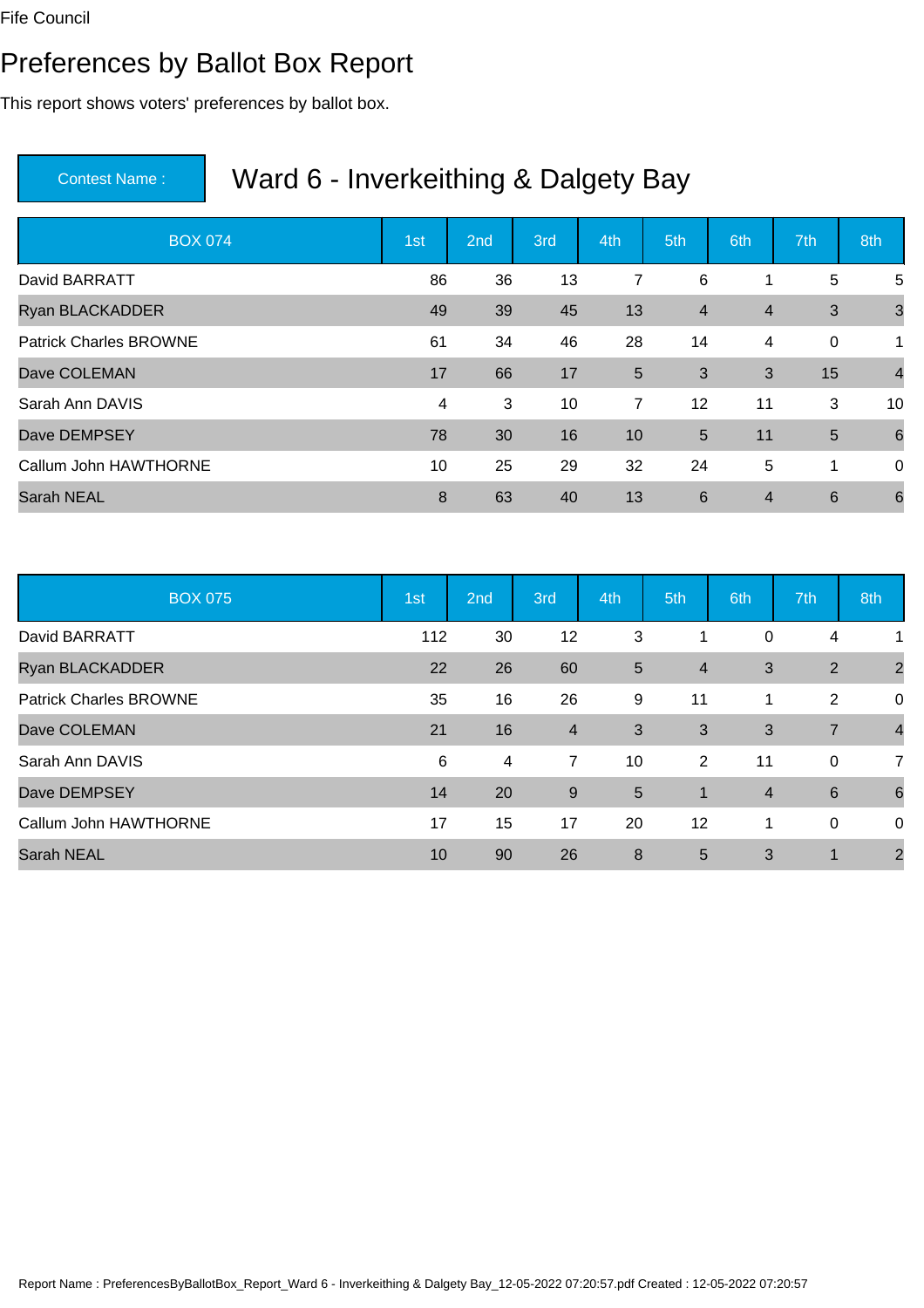#### Preferences by Ballot Box Report

This report shows voters' preferences by ballot box.

| <b>BOX 076</b>                | 1st | 2 <sub>nd</sub> | 3rd | 4th | 5th                     | 6th            | 7th            | 8th            |
|-------------------------------|-----|-----------------|-----|-----|-------------------------|----------------|----------------|----------------|
| David BARRATT                 | 123 | 32              | 14  | 2   | 1                       | 2              | $\overline{2}$ | $\mathbf 0$    |
| <b>Ryan BLACKADDER</b>        | 25  | 20              | 68  | 11  | 8                       | 2              | $\overline{2}$ |                |
| <b>Patrick Charles BROWNE</b> | 45  | 17              | 29  | 31  | 19                      | 4              | $\mathbf 0$    | $\mathbf 0$    |
| Dave COLEMAN                  | 18  | 33              | 10  | 2   | 1                       | 9              | 15             | 5              |
| Sarah Ann DAVIS               | 4   | 4               | 8   | 14  | 2                       | $\overline{7}$ | 1              | 15             |
| Dave DEMPSEY                  | 25  | 28              | 9   | 5   | $\overline{0}$          | 3              | 12             | 11             |
| Callum John HAWTHORNE         | 8   | 16              | 19  | 24  | 25                      | 7              | $\mathbf 0$    | 1              |
| <b>Sarah NEAL</b>             | 22  | 99              | 32  | 3   | $\overline{\mathbf{1}}$ | $\overline{2}$ | 3              | $\overline{2}$ |

| <b>BOX 077</b>                | 1st         | 2nd | 3rd | 4th            | 5th            | 6th            | 7th            | 8th            |
|-------------------------------|-------------|-----|-----|----------------|----------------|----------------|----------------|----------------|
| David BARRATT                 | 104         | 69  | 13  | 6              | $\overline{2}$ | 3              | 0              | 0              |
| Ryan BLACKADDER               | 16          | 24  | 64  | 14             | 9              | 5              | $\mathbf 1$    | $\overline{3}$ |
| <b>Patrick Charles BROWNE</b> | 49          | 17  | 34  | 24             | 18             | 3              | 4              | 1              |
| Dave COLEMAN                  | 20          | 25  | 10  | 6              | $5\phantom{1}$ | 9              | 20             | $\delta$       |
| Sarah Ann DAVIS               | $\mathbf 0$ | 3   | 9   | 5              | 11             | 9              | 3              | 22             |
| Dave DEMPSEY                  | 33          | 25  | 11  | $\overline{4}$ | $\overline{1}$ | 14             | 16             | 9              |
| Callum John HAWTHORNE         | 5           | 21  | 10  | 37             | 18             | $\overline{7}$ | 1              | 3              |
| <b>Sarah NEAL</b>             | 49          | 75  | 31  | 11             | $\overline{4}$ | 1              | $\overline{4}$ |                |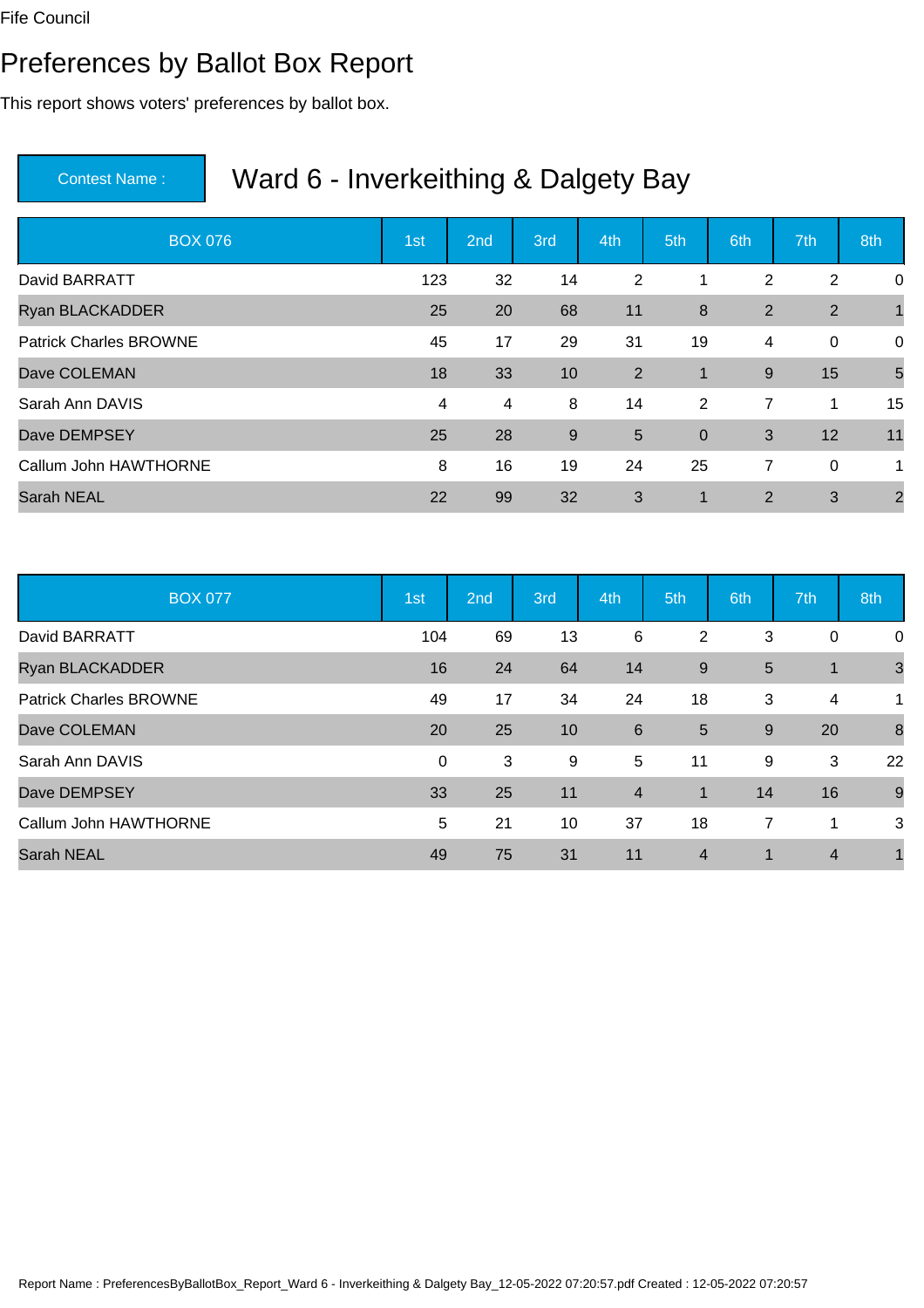#### Preferences by Ballot Box Report

This report shows voters' preferences by ballot box.

| <b>BOX 078</b>                | 1st | 2 <sub>nd</sub> | 3rd | 4th            | 5th            | 6th             | 7th              | 8th            |
|-------------------------------|-----|-----------------|-----|----------------|----------------|-----------------|------------------|----------------|
| David BARRATT                 | 106 | 60              | 16  | 3              | 0              | 2               | 2                | 2              |
| <b>Ryan BLACKADDER</b>        | 27  | 28              | 67  | 11             | 9              | 3               | $\boldsymbol{0}$ | $\overline{0}$ |
| <b>Patrick Charles BROWNE</b> | 48  | 12              | 32  | 45             | 13             | 7               | 5                | 1              |
| Dave COLEMAN                  | 20  | 31              | 13  | $\bf 8$        | 3              | 13              | 25               | 8              |
| Sarah Ann DAVIS               | 4   | 1               | 11  | 12             | 13             | 17              | 1                | 16             |
| Dave DEMPSEY                  | 21  | 31              | 15  | $\overline{2}$ | $\overline{4}$ | $6\phantom{1}6$ | 18               | 19             |
| Callum John HAWTHORNE         | 9   | 11              | 21  | 26             | 33             | 10              | 2                | 5              |
| <b>Sarah NEAL</b>             | 50  | 89              | 26  | $9\,$          | $\mathbf 0$    | $\mathbf 0$     | 2                | 3              |

| <b>BOX 080</b>                | 1st | 2nd | 3rd | 4th            | 5th            | 6th            | 7th            | 8th            |
|-------------------------------|-----|-----|-----|----------------|----------------|----------------|----------------|----------------|
| David BARRATT                 | 127 | 61  | 14  | 12             | 6              | 2              | $\overline{2}$ | 4              |
| <b>Ryan BLACKADDER</b>        | 42  | 34  | 76  | 11             | 8              | 5              | 2              | $\overline{2}$ |
| <b>Patrick Charles BROWNE</b> | 52  | 28  | 46  | 35             | 18             | 3              | 3              | 3              |
| Dave COLEMAN                  | 65  | 30  | 9   | $\overline{7}$ | 6              | 5              | 23             | $\overline{4}$ |
| Sarah Ann DAVIS               | 8   | 2   | 19  | 11             | 5              | 19             | 1              | 9              |
| Dave DEMPSEY                  | 20  | 63  | 18  | 6              | $\overline{7}$ | $\overline{7}$ | $\overline{7}$ | 17             |
| Callum John HAWTHORNE         | 13  | 24  | 26  | 38             | 21             | 8              | 1              | 1              |
| <b>Sarah NEAL</b>             | 33  | 99  | 30  | 16             | 11             | 2              | 6              | 3              |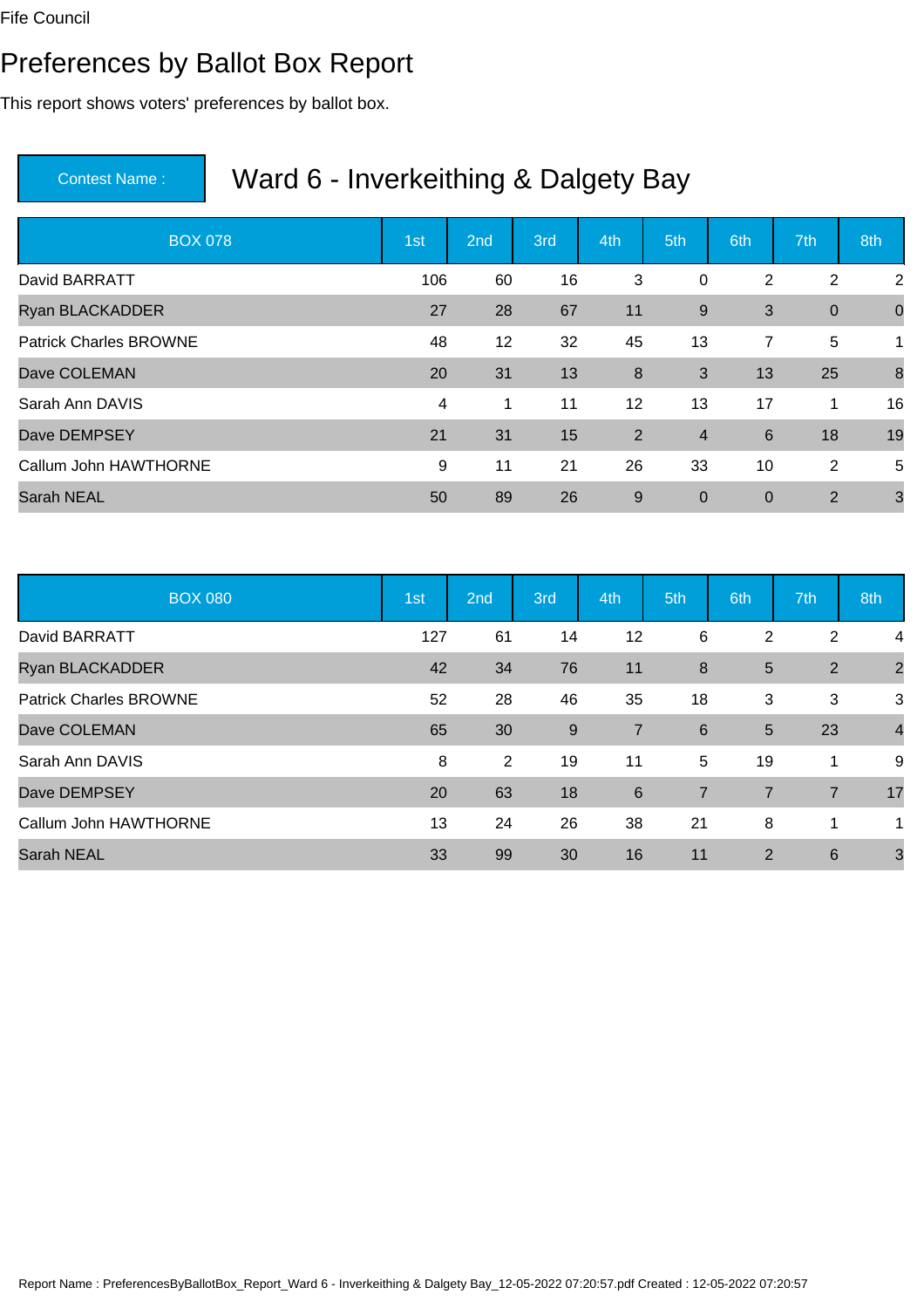#### Preferences by Ballot Box Report

This report shows voters' preferences by ballot box.

| <b>BOX 081</b>                | 1st | 2 <sub>nd</sub> | 3rd | 4th | 5th            | 6th            | 7th            | 8th            |
|-------------------------------|-----|-----------------|-----|-----|----------------|----------------|----------------|----------------|
| David BARRATT                 | 79  | 72              | 20  | 5   | 3              | 3              | 5              | $\overline{2}$ |
| <b>Ryan BLACKADDER</b>        | 30  | 27              | 64  | 19  | 8              | 2              | $\overline{2}$ |                |
| <b>Patrick Charles BROWNE</b> | 98  | 23              | 38  | 38  | 10             | 3              | 1              | $\mathbf 1$    |
| Dave COLEMAN                  | 78  | 30              | 16  | 10  | 2              | 12             | 11             | $\overline{2}$ |
| Sarah Ann DAVIS               | 1   | 2               | 6   | 8   | 6              | $\overline{7}$ | 1              | 20             |
| Dave DEMPSEY                  | 19  | 73              | 25  | 6   | 5              | $\overline{4}$ | 16             | 8              |
| Callum John HAWTHORNE         | 12  | 40              | 28  | 27  | 23             | 4              | 1              | 2              |
| <b>Sarah NEAL</b>             | 43  | 61              | 31  | 8   | $\overline{7}$ | 9              | $\overline{4}$ | 3              |

| <b>BOX 082</b>                | 1st | 2nd | 3rd            | 4th            | 5th            | 6th            | 7th            | 8th             |
|-------------------------------|-----|-----|----------------|----------------|----------------|----------------|----------------|-----------------|
| David BARRATT                 | 77  | 61  | 18             | 5              |                | 4              | $\overline{2}$ | 4               |
| Ryan BLACKADDER               | 25  | 22  | 58             | 17             | $\overline{4}$ | $\overline{4}$ | 3              | $\overline{4}$  |
| <b>Patrick Charles BROWNE</b> | 75  | 16  | 46             | 27             | 14             | 2              | 1              | 0               |
| Dave COLEMAN                  | 40  | 53  | $\overline{7}$ | 9              | $\overline{0}$ | 5              | 15             | $6\phantom{1}6$ |
| Sarah Ann DAVIS               | 1   | 6   | 4              | 11             | 9              | 4              | 5              | 9               |
| Dave DEMPSEY                  | 46  | 43  | 19             | $\overline{7}$ | $\mathbf{1}$   | 6              | 9              | 8               |
| Callum John HAWTHORNE         | 6   | 34  | 26             | 28             | 27             | 8              | 0              | 1               |
| <b>Sarah NEAL</b>             | 45  | 64  | 19             | 8              | 8              | 6              | $\overline{4}$ | $\overline{2}$  |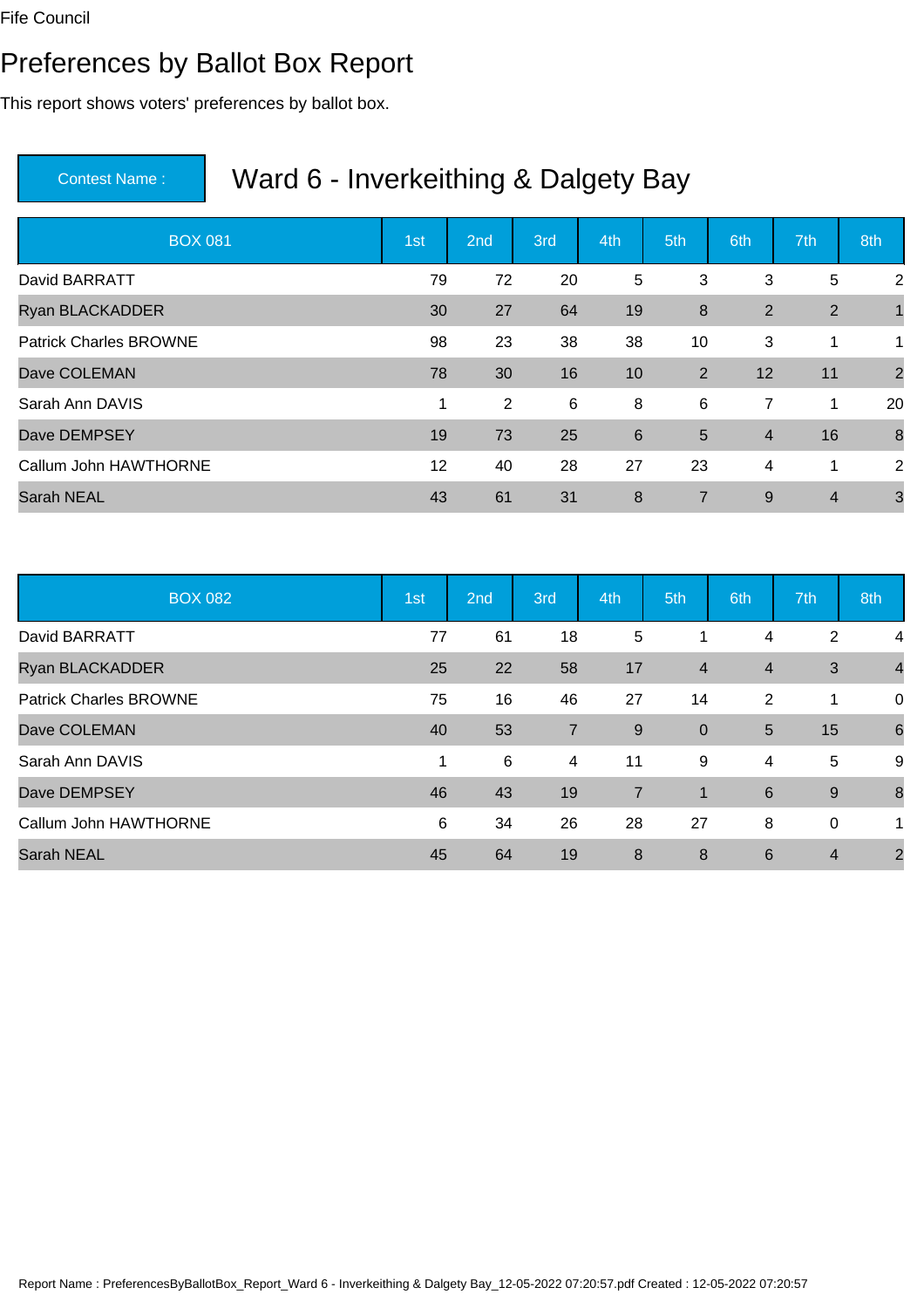#### Preferences by Ballot Box Report

This report shows voters' preferences by ballot box.

| <b>BOX 083</b>                | 1st            | 2 <sub>nd</sub> | 3rd | 4th            | 5th            | 6th             | 7th            | 8th            |
|-------------------------------|----------------|-----------------|-----|----------------|----------------|-----------------|----------------|----------------|
| David BARRATT                 | 77             | 77              | 13  | 4              | 1              | 1               | 7              | 2              |
| <b>Ryan BLACKADDER</b>        | 16             | 19              | 79  | 18             | 10             | 5               | $\overline{2}$ | $\overline{0}$ |
| <b>Patrick Charles BROWNE</b> | 49             | 29              | 53  | 28             | 8              | 7               | $\mathbf 0$    | 2              |
| Dave COLEMAN                  | 53             | 54              | 10  | $6\phantom{1}$ | 3              | $6\phantom{1}6$ | 16             | $\mathbf{3}$   |
| Sarah Ann DAVIS               | $\overline{2}$ | 3               | 9   | 12             | 14             | 8               | 4              | 12             |
| Dave DEMPSEY                  | 52             | 54              | 8   | 11             | 3              | 6               | $9\,$          | 11             |
| Callum John HAWTHORNE         | 19             | 22              | 27  | 31             | 23             | 8               | $\mathbf 0$    | $\overline{0}$ |
| <b>Sarah NEAL</b>             | 64             | 54              | 20  | 10             | $\overline{4}$ | $\overline{4}$  | 2              | 9              |

| <b>BOX 084</b>                | 1st | 2nd | 3rd | 4th            | 5th            | 6th            | 7th             | 8th |
|-------------------------------|-----|-----|-----|----------------|----------------|----------------|-----------------|-----|
| David BARRATT                 | 91  | 52  | 9   | 5              |                |                | 10              | 6   |
| Ryan BLACKADDER               | 18  | 27  | 54  | 20             | 6              | 8              | 1               |     |
| <b>Patrick Charles BROWNE</b> | 60  | 19  | 43  | 30             | 21             | 5              | 2               | 1   |
| Dave COLEMAN                  | 36  | 78  | 12  | 6              | $\mathbf{1}$   | 6              | 18              | 9   |
| Sarah Ann DAVIS               | 5   | 5   | 14  | 9              | 9              | 12             | 3               | 14  |
| Dave DEMPSEY                  | 77  | 37  | 22  | $5\phantom{.}$ | $\overline{4}$ | 10             | 9               | 10  |
| Callum John HAWTHORNE         | 11  | 25  | 34  | 42             | 24             | $\overline{7}$ | 1               | 0   |
| <b>Sarah NEAL</b>             | 40  | 67  | 21  | $\overline{4}$ | 6              | $\overline{4}$ | $6\phantom{1}6$ | 8   |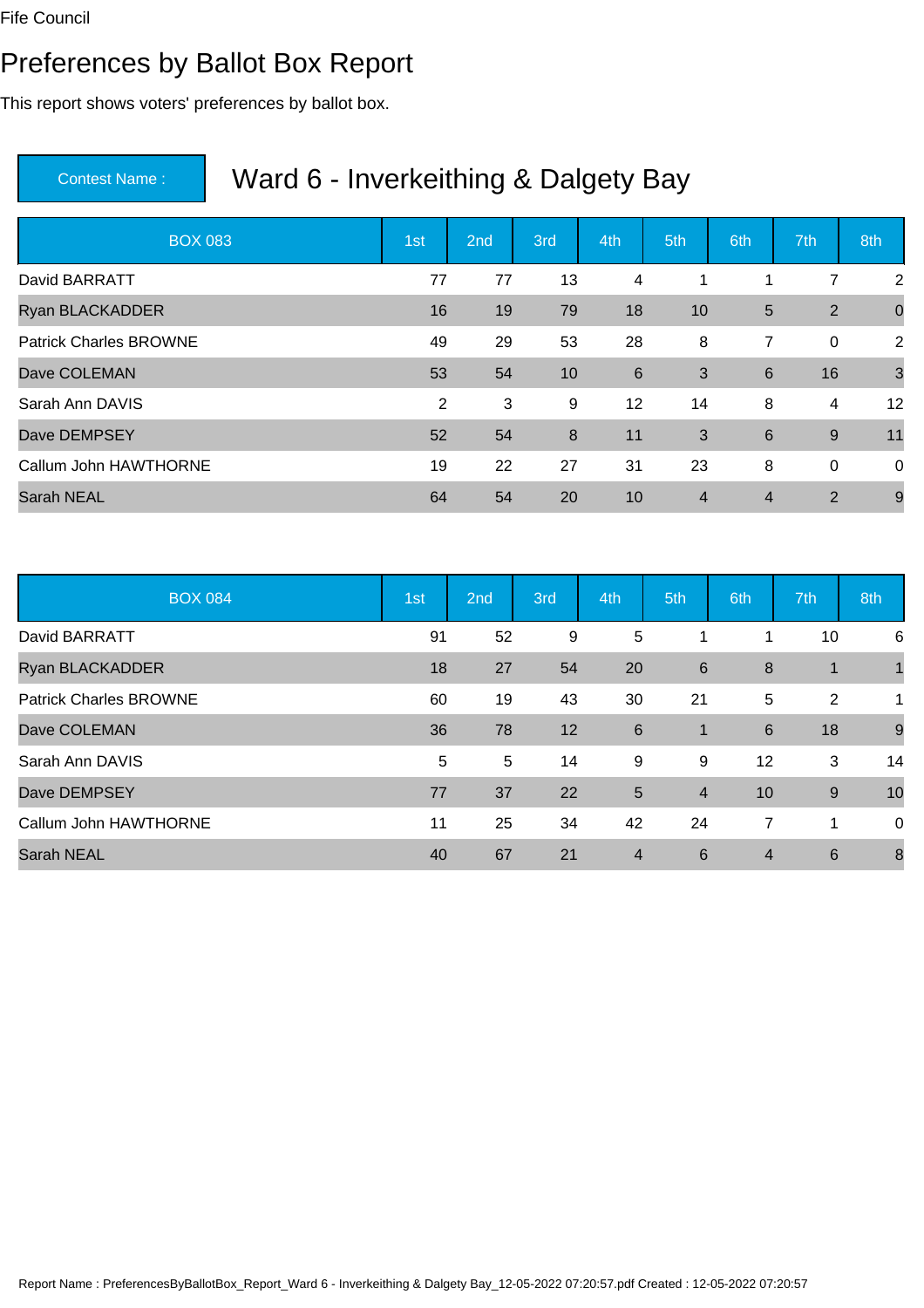#### Preferences by Ballot Box Report

This report shows voters' preferences by ballot box.

| <b>BOX 085</b>                | 1st | 2 <sub>nd</sub> | 3rd | 4th | 5th            | 6th            | 7th            | 8th          |
|-------------------------------|-----|-----------------|-----|-----|----------------|----------------|----------------|--------------|
| David BARRATT                 | 94  | 70              | 19  | 9   | 6              | 5              | 5              | 4            |
| <b>Ryan BLACKADDER</b>        | 22  | 37              | 70  | 22  | 9              | 5              | $\overline{7}$ | $\mathbf{3}$ |
| <b>Patrick Charles BROWNE</b> | 74  | 26              | 45  | 36  | 22             | 7              | $\mathbf 0$    | 1            |
| Dave COLEMAN                  | 35  | 93              | 15  | 8   | 3              | 14             | 17             | 5            |
| Sarah Ann DAVIS               | 3   | 4               | 10  | 11  | 12             | 11             | 3              | 22           |
| Dave DEMPSEY                  | 89  | 52              | 15  | 9   | $\overline{4}$ | $\overline{4}$ | 12             | 15           |
| Callum John HAWTHORNE         | 23  | 17              | 32  | 43  | 29             | 8              | 4              | $\mathbf 0$  |
| <b>Sarah NEAL</b>             | 51  | 66              | 39  | 14  | 6              | 5              | 8              | 3            |

| <b>BOX 086</b>                | 1st         | 2nd            | 3rd | 4th | 5th            | 6th            | 7th            | 8th            |
|-------------------------------|-------------|----------------|-----|-----|----------------|----------------|----------------|----------------|
| David BARRATT                 | 66          | 57             | 18  | 7   | 0              | 0              | 3              | 3              |
| <b>Ryan BLACKADDER</b>        | 25          | 23             | 61  | 14  | 9              | $\mathbf 0$    | $\mathbf 0$    | 1              |
| <b>Patrick Charles BROWNE</b> | 71          | 28             | 50  | 20  | 10             | 7              | 0              | 1              |
| Dave COLEMAN                  | 38          | 81             | 13  | 6   | 2              | 8              | 15             | $\overline{2}$ |
| Sarah Ann DAVIS               | $\mathbf 0$ | $\overline{2}$ | 6   | 10  | 9              | 9              | 1              | 9              |
| Dave DEMPSEY                  | 76          | 47             | 17  | 5   | 2              | $\overline{7}$ | 8              | 9              |
| Callum John HAWTHORNE         | 18          | 32             | 31  | 41  | 20             | 1              | 1              | 0              |
| <b>Sarah NEAL</b>             | 48          | 54             | 22  | 3   | $\overline{2}$ | $\mathbf 0$    | $\overline{2}$ | $\overline{4}$ |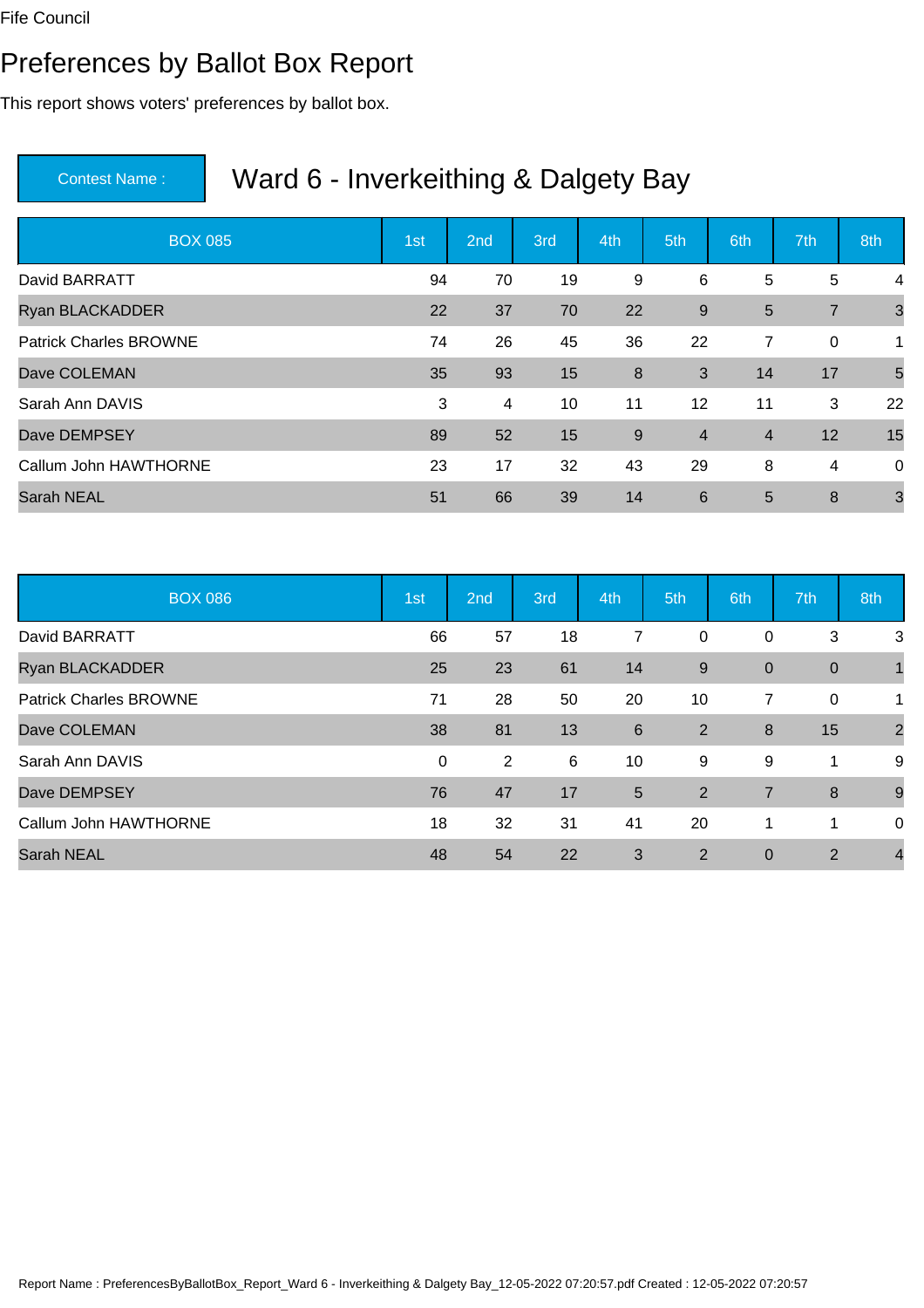#### Preferences by Ballot Box Report

This report shows voters' preferences by ballot box.

| BOX 087, 079                  | 1st            | 2 <sub>nd</sub> | 3rd         | 4th            | 5th            | 6th            | 7th            | 8th            |
|-------------------------------|----------------|-----------------|-------------|----------------|----------------|----------------|----------------|----------------|
| David BARRATT                 | 58             | 43              | 24          | 8              | 3              | 2              | 5              | 3              |
| <b>Ryan BLACKADDER</b>        | 49             | 21              | 40          | $\overline{7}$ | 6              | $\mathbf{1}$   | 1              |                |
| <b>Patrick Charles BROWNE</b> | 50             | 20              | 29          | 28             | 10             | 4              | $\mathbf 0$    | 1              |
| Dave COLEMAN                  | 21             | 63              | 10          | 8              | $\overline{4}$ | $\overline{4}$ | 18             | $\overline{2}$ |
| Sarah Ann DAVIS               | 4              | 1               | $\mathbf 0$ | 9              | 5              | 11             | 1              | 15             |
| Dave DEMPSEY                  | 62             | 41              | 15          | 5              | 1              | 9              | 9              | 9              |
| Callum John HAWTHORNE         | $\overline{7}$ | 23              | 29          | 29             | 24             | 3              | $\mathbf 0$    | $\mathbf 0$    |
| <b>Sarah NEAL</b>             | 28             | 53              | 21          | $\overline{7}$ | 5              | 3              | $\overline{2}$ | $\overline{4}$ |

| <b>BOX 088</b>                | 1st | 2nd | 3rd | 4th | 5th | 6th            | 7th             | 8th             |
|-------------------------------|-----|-----|-----|-----|-----|----------------|-----------------|-----------------|
| David BARRATT                 | 46  | 56  | 24  | 13  | 3   |                | 7               | $\overline{2}$  |
| Ryan BLACKADDER               | 52  | 26  | 49  | 16  | 13  | $\mathbf 1$    | $\overline{2}$  | $\mathbf 0$     |
| <b>Patrick Charles BROWNE</b> | 47  | 31  | 54  | 31  | 11  | 2              | 1               | 2               |
| Dave COLEMAN                  | 16  | 59  | 13  | 9   | 3   | 5              | 12              | $\overline{2}$  |
| Sarah Ann DAVIS               | 7   | 4   | 5   | 6   | 4   | 10             | 1               | 10              |
| Dave DEMPSEY                  | 77  | 30  | 12  | 9   | 3   | $\overline{7}$ | $6\phantom{1}6$ | $6\phantom{1}6$ |
| Callum John HAWTHORNE         | 11  | 28  | 33  | 28  | 24  | $\overline{2}$ | 1               | 2               |
| <b>Sarah NEAL</b>             | 41  | 45  | 32  | 9   | 2   | 5              | 3               | $\overline{4}$  |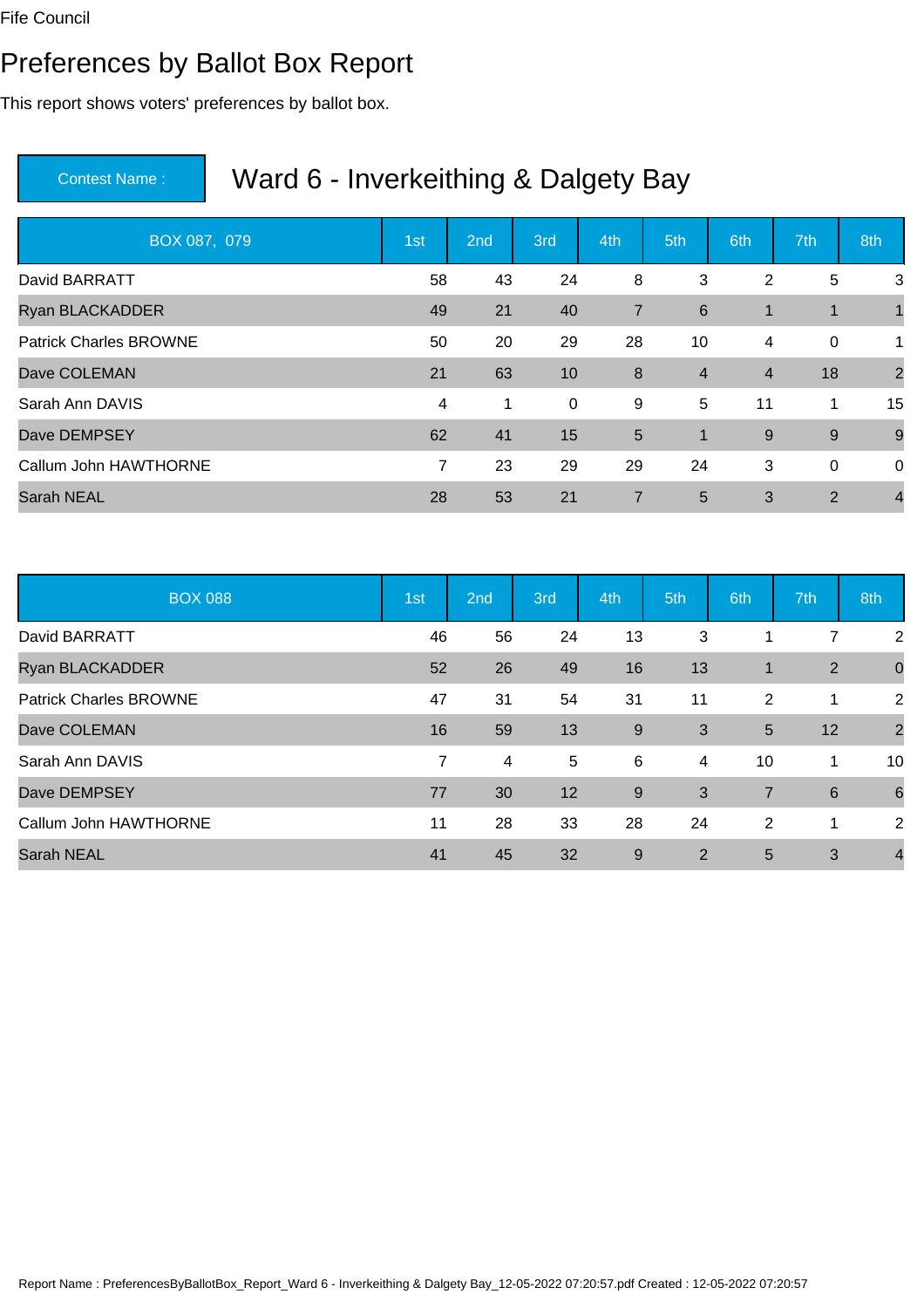#### Preferences by Ballot Box Report

This report shows voters' preferences by ballot box.

| PV006 036                     | 1st | 2 <sub>nd</sub> | 3rd | 4th            | 5th         | 6th            | 7th            | 8th            |
|-------------------------------|-----|-----------------|-----|----------------|-------------|----------------|----------------|----------------|
| David BARRATT                 | 148 | 56              | 19  | 3              | 7           | 3              | 6              | 3              |
| <b>Ryan BLACKADDER</b>        | 16  | 28              | 82  | $6\phantom{1}$ | 5           | 11             | $5\phantom{1}$ | $\overline{4}$ |
| <b>Patrick Charles BROWNE</b> | 85  | 37              | 57  | 30             | 15          | 4              | 3              | $\overline{0}$ |
| Dave COLEMAN                  | 76  | 120             | 13  | 12             | $\mathbf 1$ | 5              | 10             | 6              |
| Sarah Ann DAVIS               | 4   | 4               | 14  | 11             | 12          | 12             | 3              | 11             |
| Dave DEMPSEY                  | 124 | 73              | 25  | 6              | 5           | $\mathbf{1}$   | $\overline{7}$ | 9              |
| Callum John HAWTHORNE         | 13  | 28              | 50  | 42             | 18          | $\overline{2}$ | 1              | $\mathbf 0$    |
| <b>Sarah NEAL</b>             | 41  | 109             | 30  | 6              | 1           | 5              | $\overline{7}$ | 8              |

| PV006 037                     | 1st | 2nd            | 3rd | 4th            | 5th            | 6th            | 7th            | 8th            |
|-------------------------------|-----|----------------|-----|----------------|----------------|----------------|----------------|----------------|
| David BARRATT                 | 132 | 57             | 21  | 11             | 3              | 5              | 12             | 2              |
| Ryan BLACKADDER               | 31  | 25             | 79  | 19             | $9\,$          | 16             | $\overline{4}$ | $\mathbf{3}$   |
| <b>Patrick Charles BROWNE</b> | 104 | 27             | 55  | 38             | 15             | 5              | 1              | 3              |
| Dave COLEMAN                  | 58  | 100            | 28  | 14             | 2              | $\overline{4}$ | 16             | $\overline{7}$ |
| Sarah Ann DAVIS               | 8   | $\overline{7}$ | 9   | 17             | 16             | 13             | 4              | 15             |
| Dave DEMPSEY                  | 102 | 71             | 26  | 13             | $\overline{7}$ | 5              | 9              | 12             |
| Callum John HAWTHORNE         | 14  | 40             | 55  | 32             | 25             | 3              | 5              | 3              |
| <b>Sarah NEAL</b>             | 40  | 114            | 29  | $\overline{7}$ | 3              | 6              | 5              | 9              |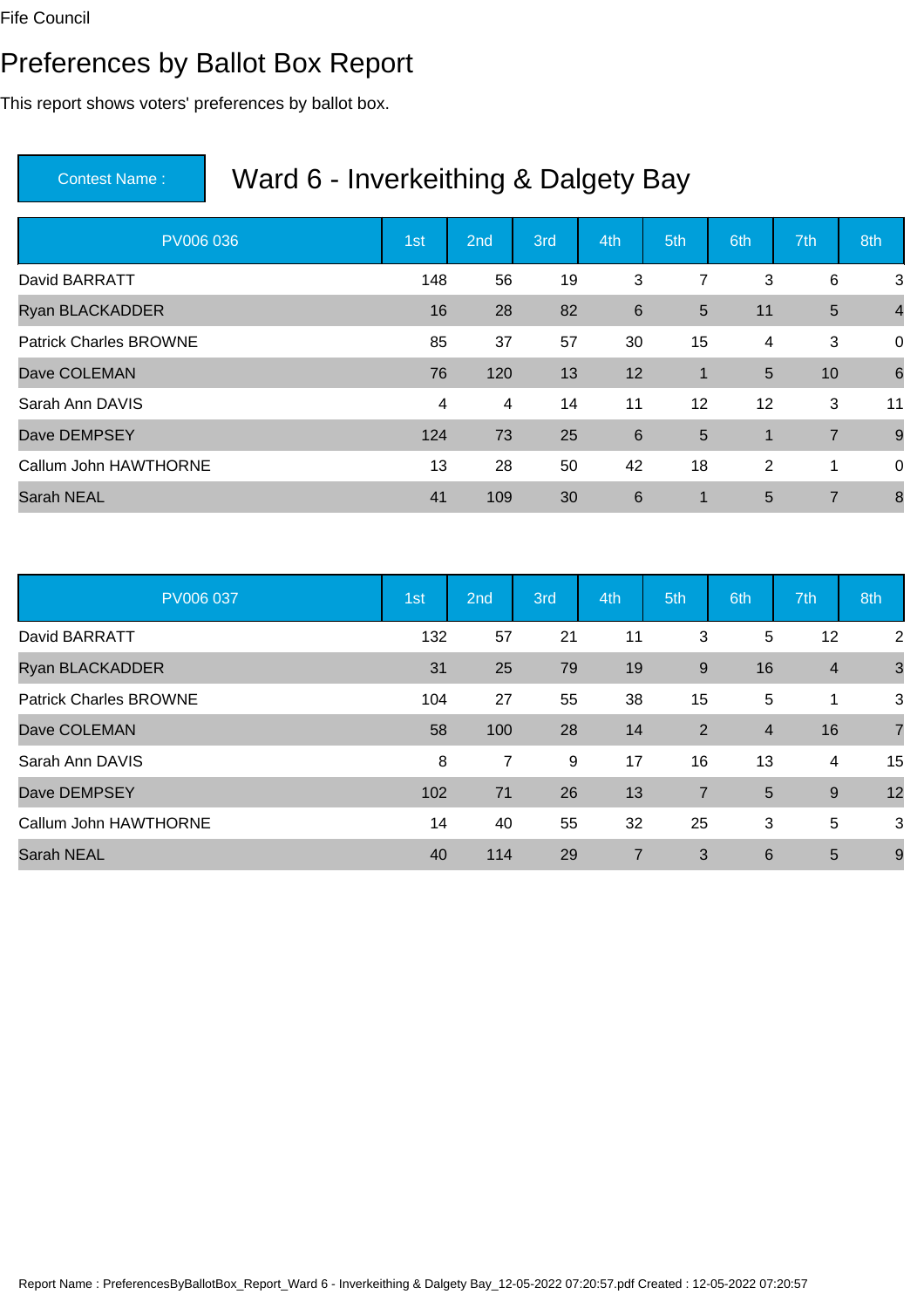#### Preferences by Ballot Box Report

This report shows voters' preferences by ballot box.

| PV006 038                     | 1st | 2 <sub>nd</sub> | 3rd | 4th            | 5th            | 6th            | 7th | 8th            |
|-------------------------------|-----|-----------------|-----|----------------|----------------|----------------|-----|----------------|
| David BARRATT                 | 140 | 65              | 17  | 4              | 2              | 1              | 4   | 1              |
| <b>Ryan BLACKADDER</b>        | 28  | 27              | 85  | 23             | 12             | 5              | 1   | 3              |
| <b>Patrick Charles BROWNE</b> | 79  | 18              | 68  | 54             | 7              | 3              | 2   | 1              |
| Dave COLEMAN                  | 67  | 102             | 16  | 11             | 2              | 6              | 15  | 6              |
| Sarah Ann DAVIS               | 4   | 5               | 17  | 9              | 11             | 12             | 2   | 9              |
| Dave DEMPSEY                  | 102 | 75              | 24  | 8              | 2              | 5              | 13  | 11             |
| Callum John HAWTHORNE         | 17  | 27              | 43  | 39             | 23             | $\overline{7}$ | 2   | 3              |
| <b>Sarah NEAL</b>             | 40  | 120             | 33  | $\overline{4}$ | $\overline{4}$ | 3              | 1   | $\overline{4}$ |

| PV006 039                     | 1st | 2nd | 3rd | 4th | 5th            | 6th            | 7th            | 8th            |
|-------------------------------|-----|-----|-----|-----|----------------|----------------|----------------|----------------|
| David BARRATT                 | 138 | 54  | 20  | 5   |                | 2              | 6              | 3              |
| <b>Ryan BLACKADDER</b>        | 34  | 31  | 75  | 17  | 6              | $\overline{4}$ | $\overline{1}$ | 5              |
| <b>Patrick Charles BROWNE</b> | 100 | 31  | 71  | 27  | 14             | 7              | 0              | 1              |
| Dave COLEMAN                  | 56  | 107 | 26  | 14  | 8              | 10             | 15             | $\overline{7}$ |
| Sarah Ann DAVIS               | 9   | 7   | 17  | 7   | 8              | 8              | 3              | 23             |
| Dave DEMPSEY                  | 104 | 77  | 32  | 13  | $\overline{4}$ | 9              | 19             | $\overline{4}$ |
| Callum John HAWTHORNE         | 27  | 37  | 41  | 43  | 30             | 5              | 0              | 2              |
| <b>Sarah NEAL</b>             | 29  | 115 | 26  | 12  | 2              | 6              | 5              | 3              |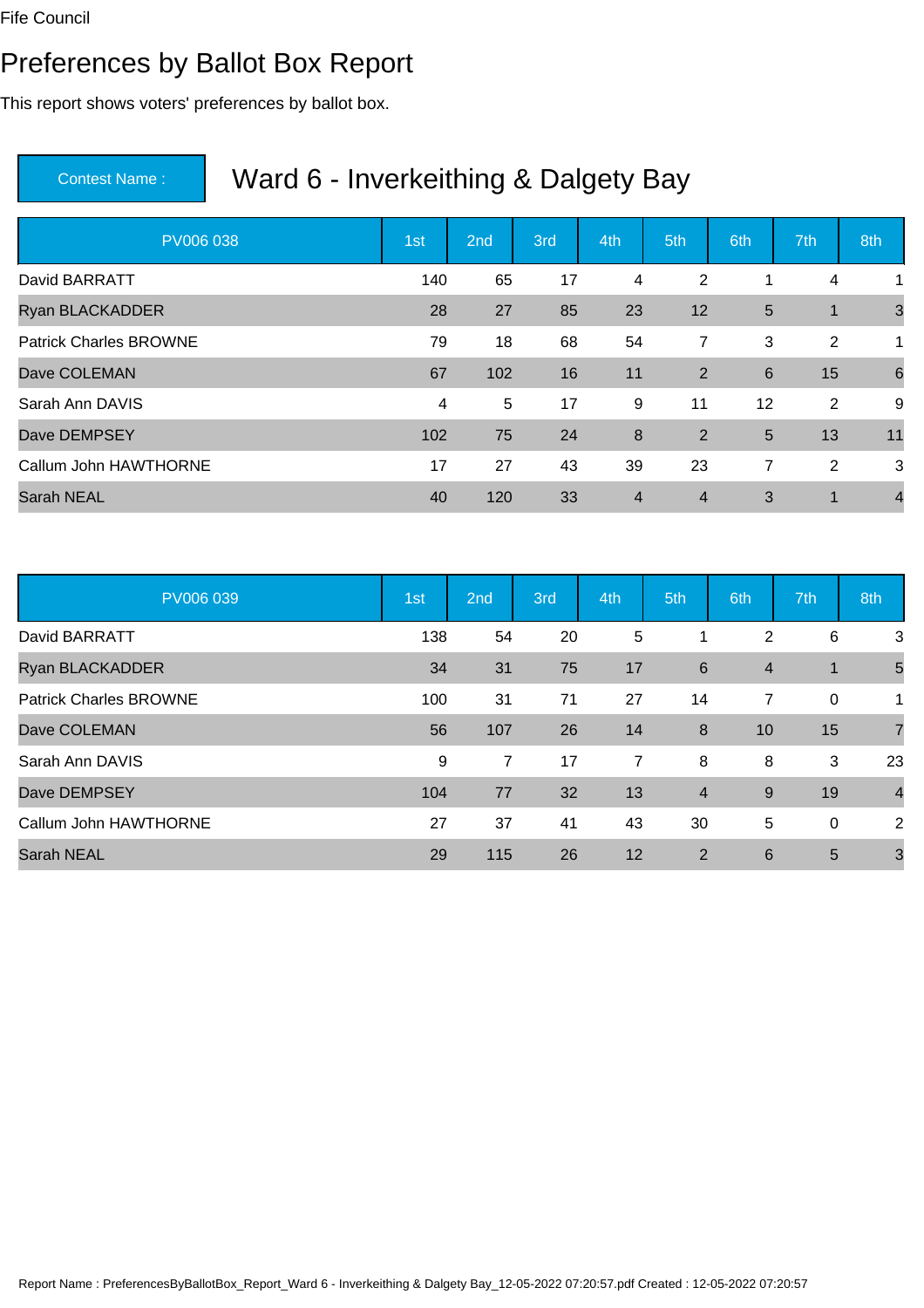#### Preferences by Ballot Box Report

This report shows voters' preferences by ballot box.

| PV006 040                     | 1st            | 2 <sub>nd</sub> | 3rd | 4th            | 5th            | 6th            | 7th | 8th            |
|-------------------------------|----------------|-----------------|-----|----------------|----------------|----------------|-----|----------------|
| David BARRATT                 | 141            | 56              | 24  | 8              | 2              | $\overline{2}$ | 9   | 3              |
| <b>Ryan BLACKADDER</b>        | 29             | 35              | 87  | 20             | 14             | 12             | 1   | $\overline{2}$ |
| <b>Patrick Charles BROWNE</b> | 79             | 35              | 83  | 44             | 12             | 3              | 2   | 2              |
| Dave COLEMAN                  | 65             | 93              | 21  | 11             | 3              | $\overline{7}$ | 15  | 5              |
| Sarah Ann DAVIS               | $\overline{2}$ | 2               | 16  | $\overline{2}$ | 13             | 14             | 2   | 17             |
| Dave DEMPSEY                  | 98             | 74              | 26  | 8              | $\overline{2}$ | 13             | 11  | 5              |
| Callum John HAWTHORNE         | 27             | 41              | 53  | 43             | 21             | 2              | 2   | 3              |
| <b>Sarah NEAL</b>             | 46             | 117             | 22  | 16             | 7              | 3              | 6   | 9              |

| PV006 041                     | 1st | 2nd | 3rd | 4th              | 5th            | 6th            | 7th            | 8th             |
|-------------------------------|-----|-----|-----|------------------|----------------|----------------|----------------|-----------------|
| David BARRATT                 | 128 | 67  | 17  | 9                | 2              | 2              | 7              | 6               |
| Ryan BLACKADDER               | 37  | 29  | 85  | 25               | 13             | 5              | 2              | 1               |
| <b>Patrick Charles BROWNE</b> | 87  | 29  | 75  | 39               | 9              | 5              | $\overline{2}$ | 0               |
| Dave COLEMAN                  | 70  | 75  | 24  | $\boldsymbol{8}$ | $\overline{4}$ | 9              | 10             | 5               |
| Sarah Ann DAVIS               | 10  | 4   | 11  | 18               | 5              | 14             | 0              | 18              |
| Dave DEMPSEY                  | 74  | 80  | 30  | 8                | 6              | $\overline{4}$ | 11             | $6\phantom{1}6$ |
| Callum John HAWTHORNE         | 27  | 39  | 40  | 46               | 29             | 4              | 1              | 0               |
| <b>Sarah NEAL</b>             | 39  | 110 | 30  | $\overline{7}$   | $\overline{4}$ | 2              | 8              | 5               |